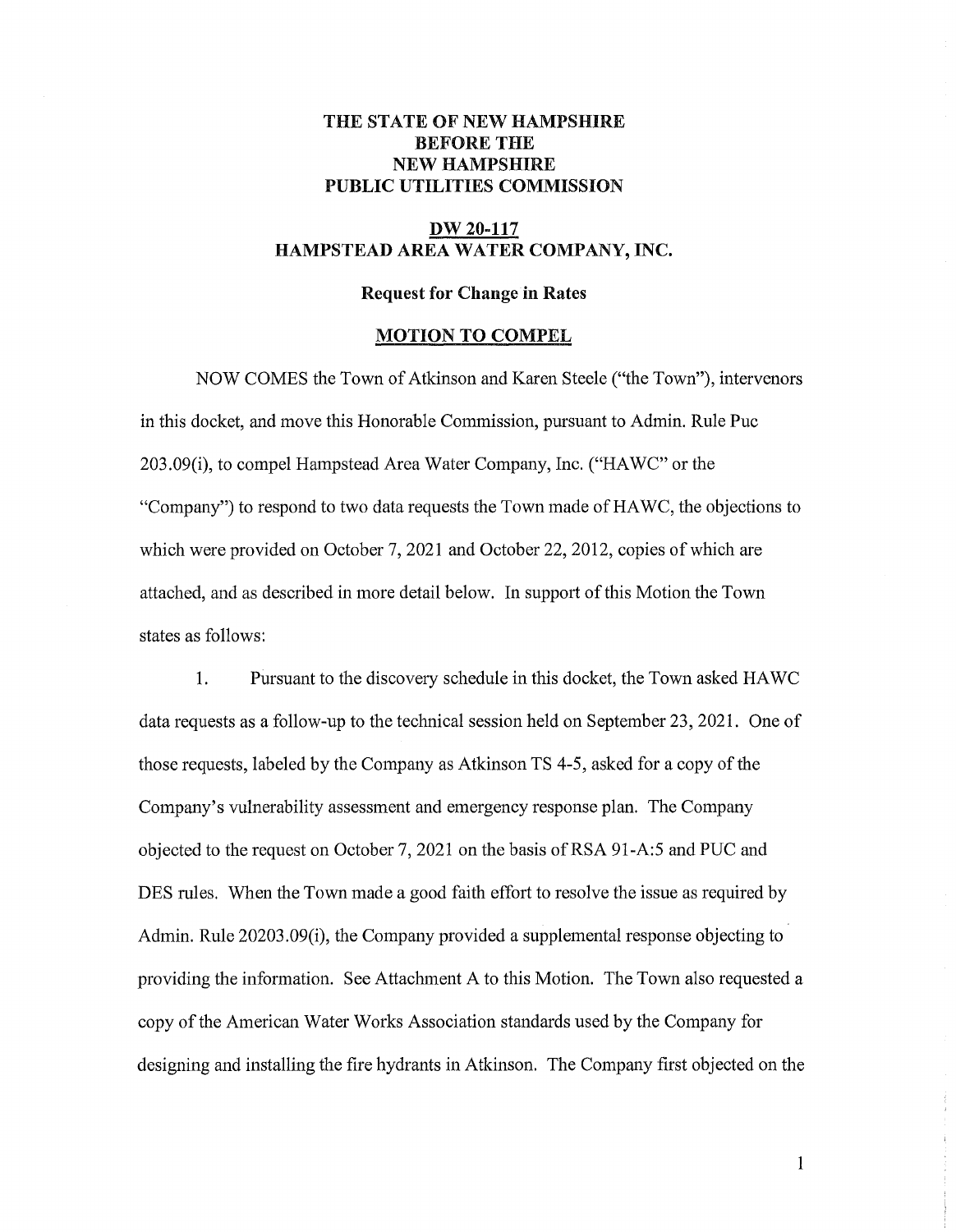basis of publishing laws and then subsequently based on copyright laws. See Attachment B, the response to Atkinson TS 4-6.

2. This docket concerns the Company's request for a significant increase in the rates it charges for service to its customers, which include the Town and a number of residents in the Town. Part of the rate request is for an increase in the per hydrant rate charged to the Town from \$200 a year to \$1,419 a year.

3. The standard for discovery in Commission proceedings is broad and extends to information that is relevant to the proceeding or reasonably calculated to lead to the discovery of admissible evidence. The Commission also weighs the effort needed to gather the requested information, availability from other sources and other criteria. The Commission has broad discretion regarding the management of discovery. Order No. 26,534 in DE 21-020 (October 22, 2021), p. 10. The Commission has also noted that "New Hampshire law favors liberal discovery." Order No. 25,398 in DE 11-250 (August 7, 2012), p. 2. The Commission will typically allow "wide-ranging discovery" and will deny discovery requests only when it "can perceive of no circumstance in which the requested data would be relevant." *Re Lower Bartlett Water Precinct,* 85 NH PUC 371, 372 (2000). A party in a legal proceeding in New Hampshire is entitled to "be fully informed and have access to all evidence favorable to his side of the issue. This is true whether the issue is one which has been raised by him or by his opponent, and whether the evidence is in the possession of his opponent or someone else." *Scontsas v. Citizens Insurance Co.,* 109 N.H. 386,388 (1969).

4. The information requested by the Town may be relevant or lead to the production of relevant data regarding the Company's request in this docket to increase

2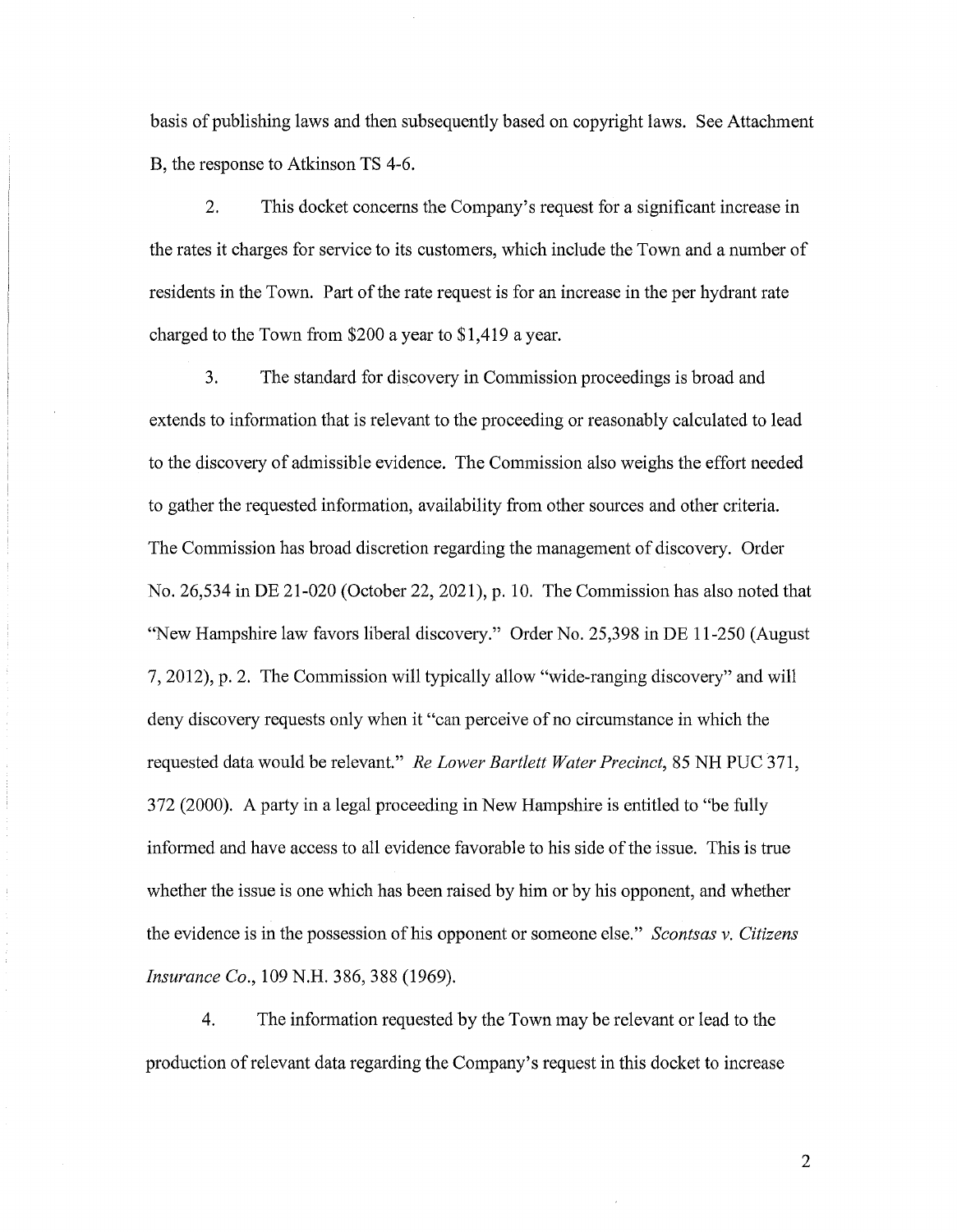fire hydrant costs by over 600% from the current rates. Town officials, including the Fire Chief and the Police Chief and other town officials, should have access to the standards to which fire hydrants have been built and to the vulnerability assessment and the emergency response plan which the Company has in place. This seems fundamental to these officials being able to conduct their jobs of ensuring that adequate public safety plans and equipment are in place in the town. In addition, providing the Town with a copy of the standard the Company relied on in building the hydrants as part of discovery is not "reproduction and commercial use" as that phrase is used in the reservation of rights box copied into the Company's response. These standards and the emergency response plan are potentially relevant to this case in that they both pertain to the fire hydrants that are the subject of a dramatic rate increase that the Company is seeking in this docket and they will help the Town to assess whether to continue obtaining this service from the Company in the event that the proposed rates are approved. The Town would be willing to abide by a non-disclosure agreement or confidentiality order to limit the disclosure of these documents should the Company seek such treatment of these documents and the Commission order such treatment.

WHEREFORE, the Town of Atkinson and Karen Steele respectfully request that this honorable Commission:

A. Compel the Company to respond to data requests Atkinson TS 4-5 and 4-6 and provide the requested documents; and

B. Grant such further relief as it deems appropriate.